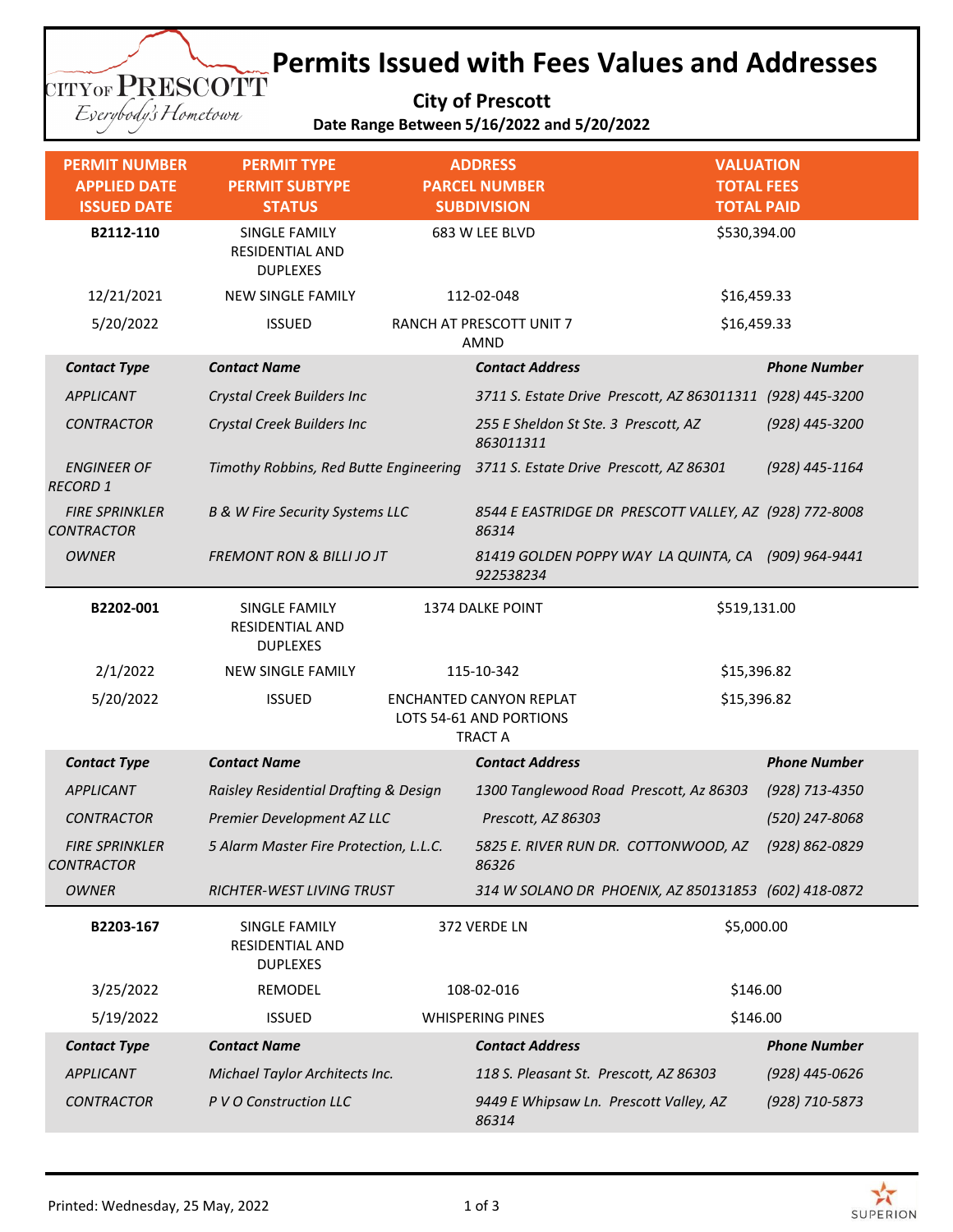## **Permits Issued with Fees Values and Addresses**

**TITYOF PRESCOTT** Everybody's Hometown

**City of Prescott Date Range Between 5/16/2022 and 5/20/2022**

| <b>ENGINEER OF</b><br><b>RECORD 1</b>           | <b>Frost Structural Engineers</b>                                 |  | $\prime$                                               |             | $(928)$ 776-4757    |
|-------------------------------------------------|-------------------------------------------------------------------|--|--------------------------------------------------------|-------------|---------------------|
| <b>OWNER</b>                                    | KENNEDY NICOLE A & CLINTON G RS                                   |  | 372 VERDE LN PRESCOTT, AZ 863033432                    |             | (480) 600-9769      |
| <b>WEB PERMIT -</b><br><b>INTERNAL USE ONLY</b> | Clint and Nicole Kennedy                                          |  | 372 Verde Lane Prescott, AZ 86303                      |             | (480) 600-9769      |
| B2204-051                                       | SINGLE FAMILY<br>RESIDENTIAL AND<br><b>DUPLEXES</b>               |  | 1876 KINGSWOOD DR                                      | \$15,000.00 |                     |
| 4/11/2022                                       | REMODEL                                                           |  | 100-22-055                                             | \$146.00    |                     |
| 5/17/2022                                       | <b>ISSUED</b>                                                     |  | KINGSWOOD UNIT 1                                       | \$146.00    |                     |
| <b>Contact Type</b>                             | <b>Contact Name</b>                                               |  | <b>Contact Address</b>                                 |             | <b>Phone Number</b> |
| <b>APPLICANT</b>                                | Headwaters Architecture P.C.                                      |  | 105 S CORTEZ STE 204 PRESCOTT, AZ 86303 (928) 776-7180 |             |                     |
| <b>CONTRACTOR</b>                               | <b>OWNER BUILDER</b>                                              |  | $\prime$                                               |             |                     |
| <b>OWNER</b>                                    | <b>Todd and Kelli Marolf</b>                                      |  | 1876 KINGSWOOD DR PRESCOTT, AZ<br>863055016            |             | $(928)$ 776-7180    |
| B2204-154                                       | SINGLE FAMILY<br><b>RESIDENTIAL AND</b><br><b>DUPLEXES</b>        |  | <b>1957 BOARDWALK AVE</b>                              | \$40,752.00 |                     |
| 4/26/2022                                       | WINDOWS AND DOORS<br><b>NEW AND REPLACE</b>                       |  | 105-09-239                                             | \$240.67    |                     |
| 5/18/2022                                       | <b>ISSUED</b>                                                     |  | <b>CLIFF ROSE UNIT 3 PHASE B</b>                       | \$240.67    |                     |
| <b>Contact Type</b>                             | <b>Contact Name</b>                                               |  | <b>Contact Address</b>                                 |             | <b>Phone Number</b> |
| <b>APPLICANT</b>                                | <b>Karl Peterson</b>                                              |  | 2401 w 1st st. tempe, AZ 85281                         |             | (480) 612-0703      |
| <b>CONTRACTOR</b>                               | Southwest Windows and doors LLC                                   |  | 2401 w 1st st. tempe, AZ 85281                         |             | (480) 612-0703      |
| <b>OWNER</b>                                    | <b>LYNOTT THOMAS JAMES &amp; MICHELLE</b><br><b>HANSEN RS</b>     |  | 1957 BOARDWALK AVE PRESCOTT, AZ<br>863015574           |             | (503) 754-4909      |
| B2205-049                                       | <b>SINGLE FAMILY</b><br><b>RESIDENTIAL AND</b><br><b>DUPLEXES</b> |  | <b>472 WHETSTINE AVE</b>                               | \$30,551.00 |                     |
| 5/6/2022                                        | REMODEL                                                           |  | 116-18-046H                                            | \$194.20    |                     |
| 5/20/2022                                       | <b>ISSUED</b>                                                     |  |                                                        | \$194.20    |                     |
| <b>Contact Type</b>                             | <b>Contact Name</b>                                               |  | <b>Contact Address</b>                                 |             | <b>Phone Number</b> |
| <b>APPLICANT</b>                                | Home Depot U S A Inc                                              |  | 9245 S Farmer Ave #112 Tempe, az 85338                 |             | (602) 695-9529      |
| <b>CONTRACTOR</b>                               | Home Depot U S A Inc                                              |  | 9245 S Farmer Ave #112 Tempe, az 85338                 |             | $(602) 695 - 9529$  |
| <b>OWNER</b>                                    | WULFF AARON MICHAEL & MEGAN<br><b>LYNEE RS</b>                    |  | 472 WHETSTINE AVE PRESCOTT, AZ<br>863011557            |             | $(928)$ 713-5856    |